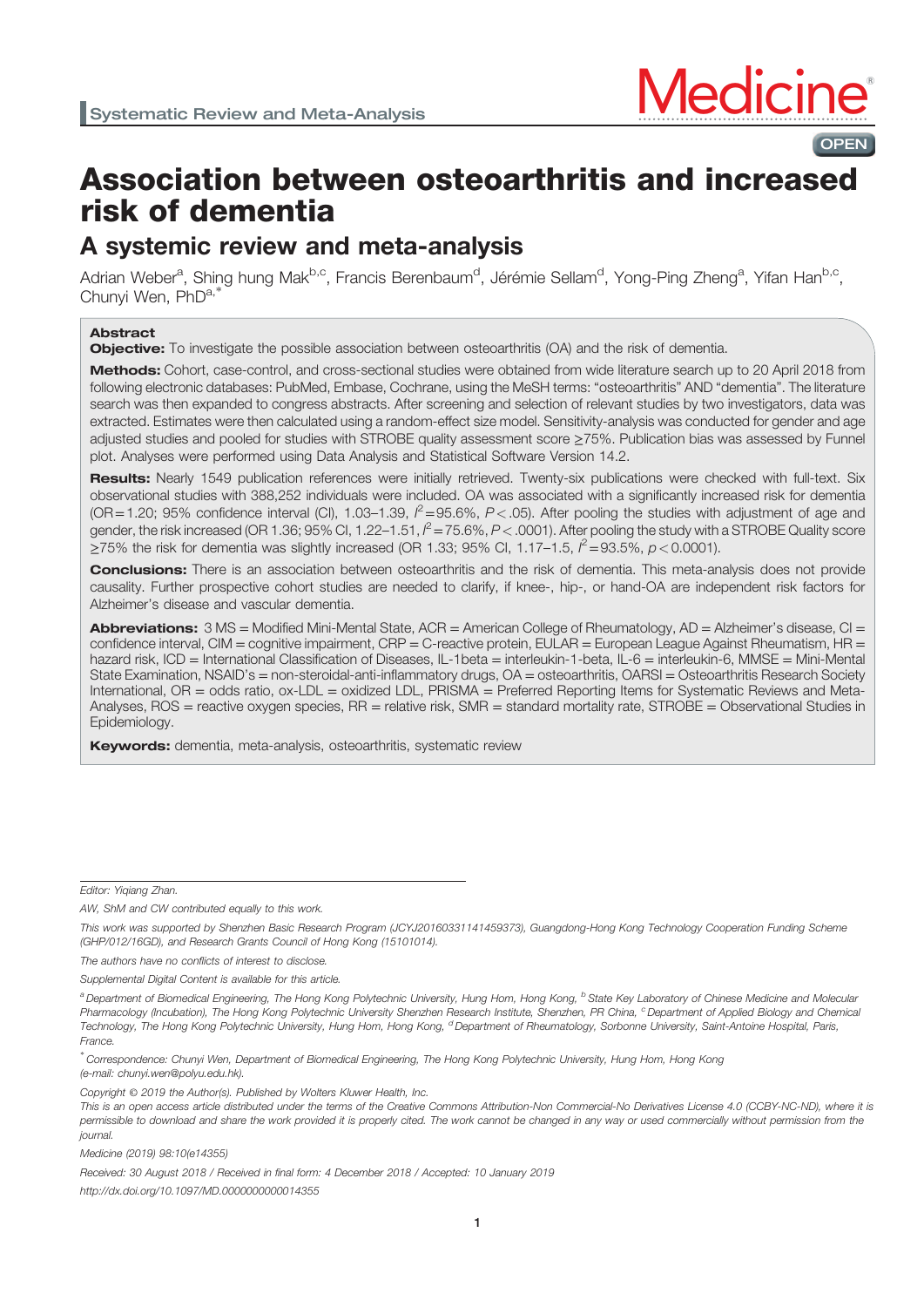#### 1. Introduction

Osteoarthritis (OA) is a debilitating, multi-factorial joint disease which leads to pain and impaired function in the adult population. Its socioeconomic burden increased in the last century<sup>[1,2]</sup> and is expected to increase in the next decades.<sup>[3,4]</sup> OA was earlier considered to be a local cartilage problem caused by wear and tear. However, OA is currently broadly accepted as a whole joint disease, which includes synovitis and subchondral bone changes.[5] Bone and synovia are both highly vascularized tissues and can initiate inflammatory responses.[5–7] Beside local peripheral low-grade inflammation, it has been suggested that low-grade systemic inflammation could play a critical role in OA. This relationship has been discussed for patients with systemic inflammatory-associated diseases such as hypertension, obesity, dyslipidemia, and diabetes mellitus.<sup>[8–10]</sup> This concept of OA as a systemic-associated disease requires more supporting evidence.

A recent nation-wide study from Taiwan brought up that OA is also associated with increased risk for dementia.[11] Alzheimer's disease (AD) and vascular dementia are the most common sub forms of dementia.[12] Dementia is a progressive neurodegenerative brain disorder which leads to cognitive impairment (CIM), disability, and death in the elderly population. The prevalence of dementia is expected to increase rapidly over the next decades.<sup>[13]</sup> Dementia therefore will have a big impact on the burden of the society. It is of big importance to identify and address potential risk factors. Dementia and OA share similar risk factors, are both age-related and low-grade inflammatoryassociated diseases.<sup>[5,7,14,15]</sup> However, the relationship between OA and dementia is not clear and only very limited data is available.

This is the first meta-analysis synthesizing all observational studies published in peer-reviewed journals up to April 20, 2018 with no lower limitation, investigating the association between OA and the risk of dementia.

#### 2. Materials and methods

#### 2.1. Literature search and inclusion criteria

This systemic review and meta-analysis was conducted according to the Preferred Reporting Items for Systematic Reviews and Meta-Analyses (PRISMA) guidelines<sup>[16]</sup> and slightly adjusted when necessary. Ethical approval was not necessary, because our meta-analysis is a synthesis of previous studies in which patient's approval has already been obtained. The literature search was conducted using following electronic databases; PubMed, Embase, Cochrane, using the MeSH terms: "osteoarthritis" AND "dementia" without any lower limit of time up to April 20, 2018. Congress abstract were searched in the archives of Osteoarthritis Research Society International (OARSI), American College of Rheumatology (ACR), and European League Against Rheumatism (EULAR).

The literature search was then extended to hand search and for screening of ongoing trials in the registry databases: Open-Grey and the WHO International Clinical Trials. The studies were restricted to human subjects and to studies with English title and abstract. Studies with full text in any translatable language were considered. Only those studies providing sufficient information for the calculation of the odds ratio (OR) of OA associated with the risk of dementia were included in this meta-analysis. Included were all types of observational studies (cohort studies, crosssectional studies, and case-control studies). There was no restriction on the disease severity or localization (e.g., hip-, knee-, and hand-osteoarthritis were considered). Both radiographic and symptomatic OA were included. There was no restriction on sub-classification of dementia (e.g., AD and vascular dementia were included). The inclusion of the studies was decided according to the above-mentioned criteria by two investigators (AW and ShM). To qualify for inclusion both investigators had to reach agreement. A third investigator was involved in case of unsolved disagreement (CW).

#### 2.2. Data extraction

The data extraction was conducted by two investigators individually (AW and ShM). The discrepancies in data extraction were all resolved by consensus. The following data was extracted from the included studies: author, year of publication, design, age of population, sample size, gender, definition of OA (International Classification of Diseases (ICD) codes, localization, radiographic or symptomatic), definition of dementia (ICD codes, Mini-Mental State Examination (MMSE), Modified Mini-Mental State (3MS) examination, AD or Vascular dementia, CIM), odds ratios (ORs), relative risk (RR), hazard risk (HR), standard mortality rate (SMR), and adjusted factors. The OR and the respective 95% confidence interval (CI) were directly extracted from the studies when available. OR were calculated from HR, RR, and SMR when OR was not available. OA was considered as the exposure factor. Dementia was considered as the outcome factor. The quality assessment of the included studies was estimated with the Checklist from Strengthening the Reporting of Observational Studies in Epidemiology (STROBE).<sup>[17]</sup> The score is expressed as the percentage of included numbers from the checklists.

#### 2.3. Statistical analysis

RR, HR and SMR were used to calculate ORs and their 95% CI. The ORs and the calculated summary effects were then used to describe the risk of dementia when exposed to OA. To calculate the overall effect of the OR and their 95% CI, random-effect model was used, because the heterogeneity was high. The study heterogeneity was assessed using  $I^2$ -test.  $I^2 > 50\%$  was considered as high heterogeneity. The ORs with their corresponding 95% CIs were illustrated with Forrest-plot graphic.  $OR > 1$  with a P-value <.05 was stated as a statistical significant increased risk of dementia when exposed to OA. The publication bias was assessed by Funnel plot analysis. Analyses were performed using Data Analysis and Statistical Software (STATA) Version 14.2. All statistical tests were two sided and a P-value  $< 0.05$  was considered as a statistically significant outcome. Sensitivity analysis was performed (refer http://links.lww. com/MD/C833 for more details).

#### 3. Results

#### 3.1. Search strategy results

A total of 1549 publication references were initially retrieved using this search strategy. No studies were found in Open-Grey and the WHO International Clinical Trials, nor were any congress abstract received from OARSI, ACR, or EULAR. No further studies were obtained after extended hand search. After removal of 357 duplicates, 1192 publications were screened based on titles and abstracts and 26 publications were identified as potentially eligible. After checking the full text for detailed information and data extraction 6 out of 26 publications were included in this meta-analysis. $[11,18-22]$  Three abstracts without full-text<sup>[23-25]</sup> were not included in this synthesis (Fig. 1). From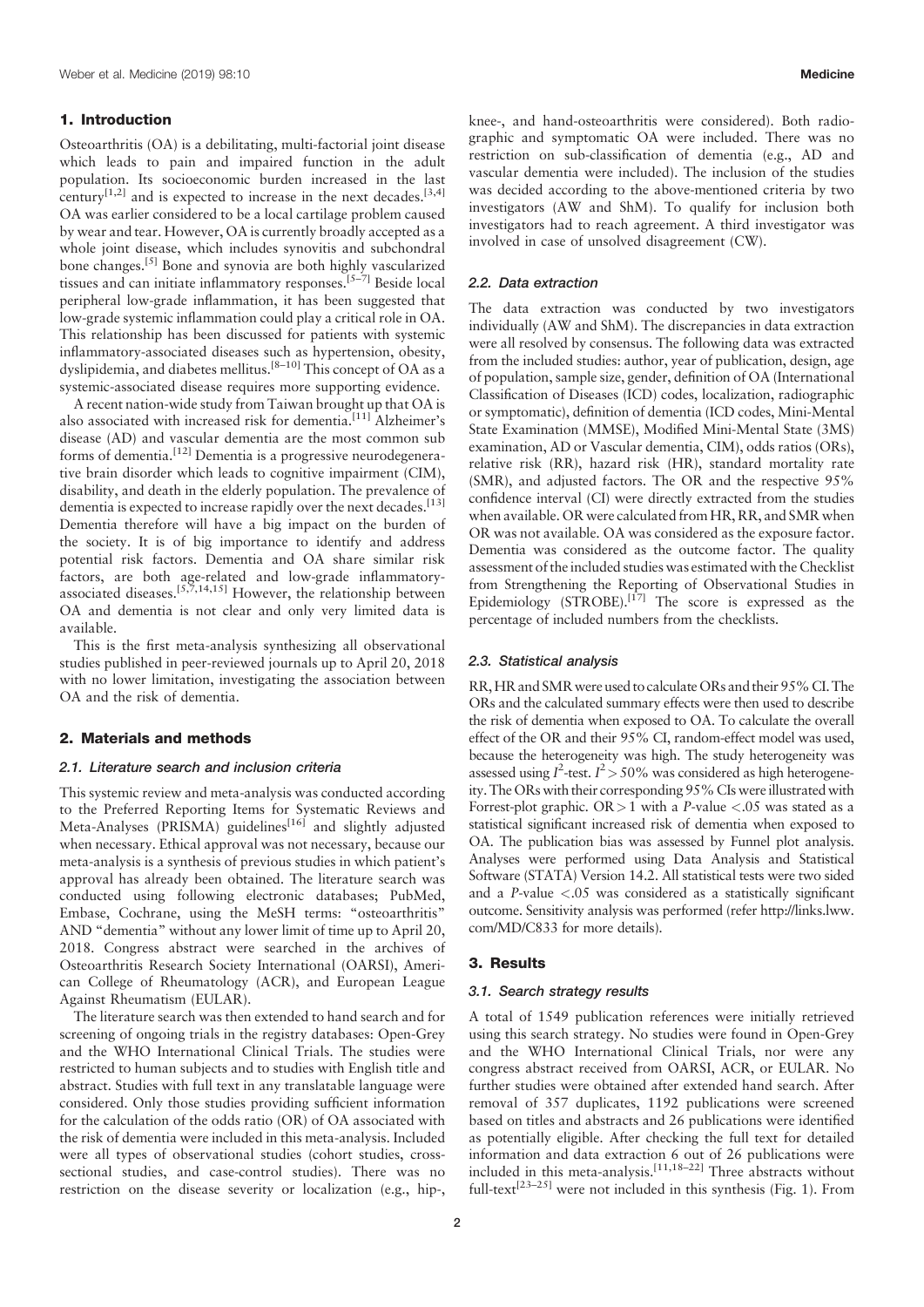

this search strategy three cohort studies, two case control studies, and one cross section study was obtained (Table 1).

#### 3.2. Study characteristics

The 6 independently conducted observational studies included in the meta-analysis were published between 2007 and 2018 including a total of 388,252 individuals. The female rate was remarkably higher (59%–63.2% female) and very high in the study from Fernando et al (84%). Three studies were based in Asia, two in Europe, and one in South America. The 2 studies from Denmark and the 3 studies from Taiwan were conducted with data from national wide databases. The definition of OA is described in Table 1. Four studies defined OA with clinical ICD codes, including hand-, knee-, hip-, shoulder, and ankle/foot  $OA<sup>[11,19–21]</sup>$  Two studies did not specify  $OA<sup>[18,22]</sup>$  One study defined the investigation in dementia by CIM and defined it by MMSE  $\langle 23.^{[18]}$  One study defined dementia as AD using registered database.<sup>[22]</sup> Four studies used ICD codes including  $\overrightarrow{AD}$ , vascular dementia, or other subforms.<sup>[11,19–21]</sup> Three studies adjusted for age and gender<sup>[11,20]</sup> or used age and gender matched control groups.[22] The median STROBE quality score was 81.7% (range 68%-91%). Five publications had a STROBE quality score  $\geq$ 75%. The details of the study characteristics are shown in Table 1.

#### 3.3. Osteoarthritis and the risk of dementia

Overall, OA was associated with a significantly increased risk for dementia (OR = 1.20; 95% CI, 1.03–1.39,  $I^2 = 95.6\%$ ,  $p < .05$ ) (Fig. 2). The overall estimate of OR increased after analysis using fixed effects model (OR 1.24; 95% CI, 1.21-1.26,  $p < .0001$ ). The heterogeneity across the studies was very high  $(I^2 = 95.6\%$ ,  $P < .0001$ ). After exclusion of the study with a STROBE Quality score <75% the risk for dementia was slightly increased (OR 1.33; 95% CI, 1.17–1.5,  $I^2 = 93.5\%$ ,  $P < .0001$ ). After pooling the studies that reported adjustment for age and gender, the risk for dementia increased even more (OR 1.36; 95% CI, 1.22–1.51,  $I^2$  = 75.6%, P < 0.0001). For further sensitivity analysis, we analyzed the pooled estimates after removing different combinations of the studies which extracted their data from the same databases. Two patterns were seen. Pattern one (Korner 2009,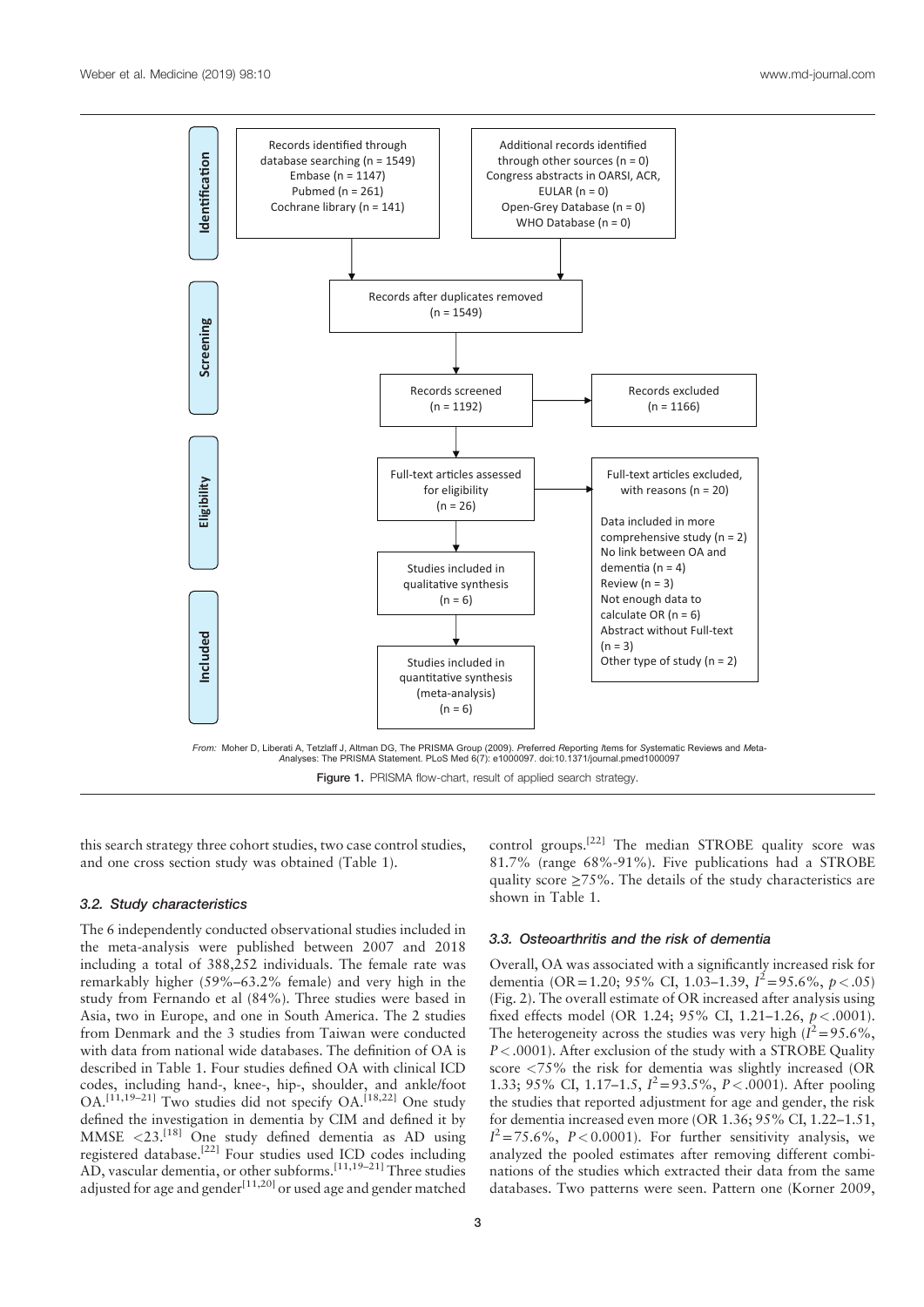| Basic characteristics of included studies                                                                                                                                                                                           |  |  |                                                       |                                                                                                                                                     |                                           |                                                                                                                                                          |                                                                                        |                                |                                    |                                              |               |
|-------------------------------------------------------------------------------------------------------------------------------------------------------------------------------------------------------------------------------------|--|--|-------------------------------------------------------|-----------------------------------------------------------------------------------------------------------------------------------------------------|-------------------------------------------|----------------------------------------------------------------------------------------------------------------------------------------------------------|----------------------------------------------------------------------------------------|--------------------------------|------------------------------------|----------------------------------------------|---------------|
| Sample                                                                                                                                                                                                                              |  |  | Definition                                            | Definition of                                                                                                                                       |                                           | Adjusted                                                                                                                                                 | section study $=$<br>$cont$ study $=$<br>Case-control-<br>study = $CCS$ ,<br>CS, cross | dementia<br>Which              | radiographic/<br>symptomatic<br>OA | Localisation                                 |               |
| Gender<br>size<br>Age,<br>y<br><b>Country Design</b>                                                                                                                                                                                |  |  | of 0A                                                 | dementia                                                                                                                                            | <b>OR/RR/HR</b>                           | factors                                                                                                                                                  | CSS                                                                                    | form                           |                                    | ă                                            | <b>STROBE</b> |
| 84% female<br>391<br>mean 70.17<br>Ecuador Cross-sectional study                                                                                                                                                                    |  |  |                                                       | OA, not specified Cognitive impairment:<br>MMSE $<$ 23                                                                                              | $(1.11 - 2.70)$<br>RR: 1.73<br>$P\!=\!01$ | No adjustment                                                                                                                                            | CSS                                                                                    | n/A, MMSE<br>$\overline{O}$    | Symptomatic                        | No specification                             | 84%           |
| 59.2% female<br>230,208<br>$(54.8 - 75.8)$<br>66.6<br>Psychiatric Central<br>Denmark Danish National<br>Register                                                                                                                    |  |  | ICD-8, 713.00- IC<br>713.09 or ICD-10,<br>DM15-DM19.9 | ICD-8, 210.10 and<br>ICD-10, G30–30.9,<br>F00–00.9, ICD-8,<br>$291 - 291.99$ and<br>290-290.09,<br>290.18, 290.19,<br>ICD-10, F01.0-<br>01.9, F03.9 | $(1.16 - 1.22)$ , P.<br>SMR: 1.19<br>n.a. | No adjustment                                                                                                                                            | S                                                                                      | dementia, etc.<br>AD, vascular | Symptomatic                        | shoulder, ankle/<br>Hand, knee, hip,<br>foot | 75%           |
| 63% female<br>7301<br>mean 71.8<br>Register, follow up<br>4.4 years cohort<br>Psychiatric Central<br>Korner, 2009 Denmark Case control study,<br>Danish National<br>study                                                           |  |  | ICD-10, M15-<br>M19.9                                 | ICD-10, F00-F01.9,<br>G30, F03                                                                                                                      | $(0, 6 - 0.82)$ ,<br>SMR: 0.7<br>P. n.a.  | No adjustment                                                                                                                                            | S                                                                                      | dementia, etc.<br>AD, vascular | Symptomatic                        | shoulder, ankle/<br>Hand, knee, hip,<br>foot | 68%           |
| 63.2% female<br>105,447<br>$\frac{8}{10}$<br>Taiwan Longitudinal<br>population-based,<br>Health Insurance<br>Identified 2004-<br>4-year follow up<br>Database 2015<br>cohort study,<br>Retrospective<br>2007)<br>Huang, 2015 Taiwan |  |  | ICD-9-CM, 715                                         | ICD-9-CM, 290, 294,<br>331                                                                                                                          | $(1.1 - 1.43)$<br>HR: 1.25<br>P < .001    | hyperlipidaemia,<br>disease, stroke,<br>coronary heart<br>hypertension,<br>disease, DM,<br>autoimmune<br>Parkinson's<br>Age, gender,<br>disease<br>COPD, | S                                                                                      | AD, vascular<br>dementia, etc  | Symptomatic                        | shoulder, ankle/<br>Hand, knee, hip,<br>foot | 86%           |
| Men and female<br>37,051<br>$\approx$<br>Taiwan Longitudinal<br>Health Insurance<br>Database 2015,<br>Retrospective case<br>(selected data<br>control study,<br>2000-2010)<br>Chen, 2017 Taiwan                                     |  |  | ICD-9-CM, 715                                         | ICD9-CM, 290.0-<br>290.4, 294.1,<br>331.0                                                                                                           | $(1.4 - 1.54),$<br>$P < 0.01$<br>OR: 1.47 | Age, gender and<br>comorbidities                                                                                                                         | <b>CCS</b>                                                                             | AD, vascular<br>dementia, etc. | Symptomatic                        | shoulder, ankle/<br>Hand, knee, hip,<br>foot | 86%           |
| 59%<br>7854<br>mean 76.1<br>Database, random 2<br>Taiwan Longitudinal<br>Health Insurance<br>Retrospective case<br>sample, in year<br>2000<br>million people<br>control study,<br>Wang, 2018 Taiwan                                 |  |  |                                                       | OA, not specified ICD-9, 331.0, 290.0,<br>290.2, 290.2,<br>290.21, 290.3                                                                            | (1.19, 1.45)<br>OR: 1.31                  | control group<br>No adjustment,<br>matched<br>age and<br>gender-                                                                                         | CCS                                                                                    | $\mathbb{R}$                   | Symptomatic                        | OA, not specified                            | 91%           |

4

AD=Alzheimer's disease, CCS=case-control study, COPD=chronic obstructive pulmonary disease, CS=cohort study, CSS=cross-section -study, DM=diabetes mellitus, ICD=International Classification of Diseases, MMSE=Mini-Mental St AD=Alzheiner's disease, CCS=case-control study, CDPD = chronic othstructive pulmicodity DM issase, CS=cohort study, CSS=cross-section -study, CSS=cross-section -study, CSS=cross-section -study, CSS=cross-section of Disease RR/HR=odds ratio/risk ratio/hazard ratio, SMR=standardized mortality ratio.

Table 1

Table 1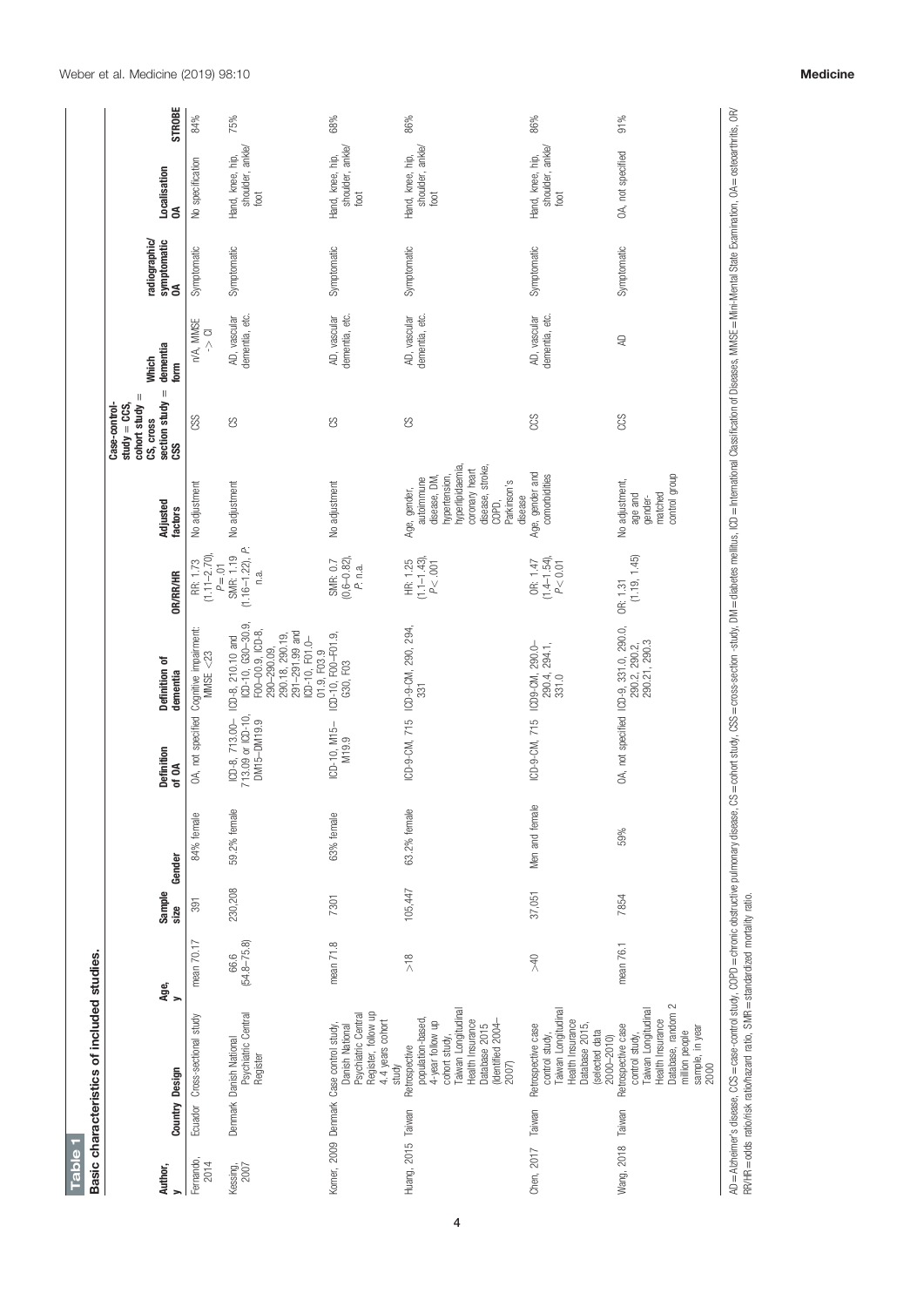

Fernando 2014, including one Taiwanese study) showed a persistent increased risk of dementia (OR 1.22–1.37; 95% CI, (1.12–1.13)–(1.33–1.67), P<.001). Pattern two (Kessing 2007, Fernando 2014, including one Taiwanese study) showed a slightly increased risk of dementia without sufficient significant levels (OR 1.11–1.19; 95% CI, (0.67–0.69)–(1.8–1.88), P  $=.55-.66$ ).

There was a moderate asymmetrical distribution in the funnel plot for the studies presenting the association between OA and dementia (Fig. 3).

#### 4. Discussion

This study investigated the potential relationships between OA and the risk of dementia by conducting a systemic review and meta-analysis. The result of our meta-analysis shows an association between OA and increased risk for dementia. The risk slightly increased after pooling for those that adjusted for age and gender, and also after pooling the studies with a STROBE quality score above-equal 75%. Our results provide mounting evidence that OA is not only a local disease but also a systemicassociated disease.

The relationship for the association between OA and increased risk for dementia remains unclear. First, we need to consider possible bias. There are several possible confounders in the relationship between OA and dementia. Firstly, the use of nonsteroidal-anti-inflammatory drugs (NSAIDs) is known to increase hypertension and cardiovascular risk, which are both recognized risk factors for dementia and  $CIM$ .<sup>[12]</sup> Second, the population of the included studies contain more female and elderly patients. Female gender and age are not only risk factors for OA but also for dementia. Obesity was not documented in the selected studies but could also be a typical population-based confounder. Our pooled analysis for studies that adjusted for age and gender showed an increased risk for dementia in OA population. Third, in elderly population we also need to consider the increased prevalence of age-associated common diseases and syndromes such as hypertension, cardiovascular diseases, and insulin resistance. They potentially could bias our demonstrated association between OA and risk for dementia (Fig. 4), as they are well recognized risk factors for dementia.<sup>[12]</sup> Particularly vascular co-morbidities need to be considered as confounders, because they are highly prevalent in OA population.<sup>[26]</sup> Two out of six studies included in this meta-analysis adjusted for comorbidities and showed an increased risk for dementia in OA population.[11,20] Another OA population-specific characteristic is physical inactivity when lower limbs are affected. Physical inactivity is broadly accepted to increase systemic inflammation and could therefore play an indirect role for the association between OA and the risk of dementia.<sup>[27]</sup>

A possible explanation for direct role of OA to increase the risk of dementia and CIM could be through local inflammatory cytokines. An experimental OA animal model supports this view: interleukin-1-beta (IL-1beta) was proposed to be one key mediator to mediate neuroinflammation and promote amyloidbeta-plaques deposition, which is a hallmark of AD<sup>[28]</sup> (Fig. 4). Beta amyloid is a neurotoxin which potentially induces neuronal  $\cos^{[29]}$  and also potentially enhances plaque formation in cerebral arteries and promote vascular dementia and CIM[30] (Fig. 4). There is a distinct possibility that local cytokines are released from hypertrophic cartilage, sclerotic subchondral bone, or inflamed synovium in OA joints and reach the brain tissue through the blood circulation and lead to neuroinflammation and cerebrovascular alteration. Different possible shared inflammatory mechanism has been reviewed recently. C-reactive protein (CRP), interleukin-6 (IL-6), oxidized LDL (ox-LDL), and reactive oxygen species (ROS) has been proposed as potential key players.<sup>[31]</sup>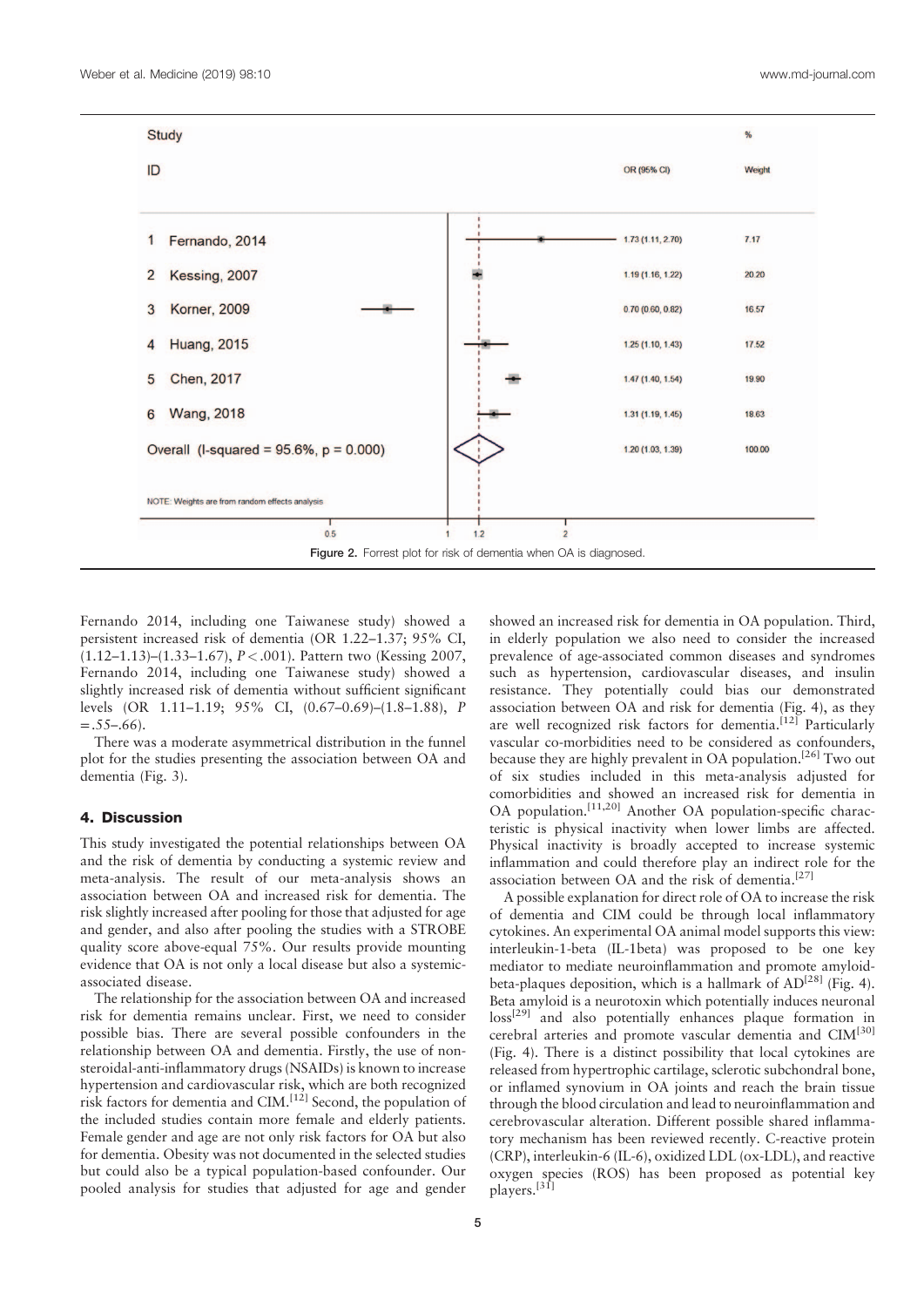

This systemic review and meta-analysis does not claim causal relationship between OA and the pathogenesis of dementia or CIM. However, it points out the importance of further investigations in OA and its associated co-morbidities. Despite our wide literature search, only a few relevant publications were found. There is clearly a lack of studies investigating in this matter.

OA and dementia are both age-associated diseases and because we are facing a growing elderly population, we will face a big burden on our society caused by both diseases. Besides increasing health costs, it has been shown that patients with hip and knee osteoarthritis were found to have a higher risk of death compared to the normal population and the mortality was pronounced with causes of death for dementia.<sup>[32]</sup> Walking disability has been proposed to be one of the major risk factor in this population.

Another problem within the OA and dementia cohort is that patients with dementia or CIM often be underdiagnosed, because the objectivation of pain and other symptoms are more difficult.<sup>[33]</sup>

In the literature search we found that OA was often used as a control group, when association between a specific disease and dementia was investigated.<sup>[19,21,34,35]</sup> The authors legitimize using OA as a control group by claiming that OA does not affect the brain's integrity.<sup>[36-38]</sup> The result of our meta-analysis suggests that this might not be the case and that the use of OA as a control group could be misleading. This is supported by a clinical study that demonstrated that half of the OA patients were in a depressive state.<sup>[39]</sup>

This meta-analysis provides a wide search for the very rear data on the link between OA and dementia. However, this study had several limitations. First, due to the lack of published data, we were not able to do subgroup-analyses for different OA localizations. Knee OA might have a different effect than hand OA. Only one abstract found investigating specifically in radiologic knee OA and showed a positive association of increased risk of  $CIM$ <sup>[23]</sup> The same limitation counts for dementia subgroups like AD, vascular dementia, or cognitive impairment. This study therefore provides an explorative overview between OA and dementia. To further clarify the relationships between OA and dementia, we suggest that the subgroups of dementia and primary joint-specific OA should be carefully investigated in. Prospective studies with clear disease definition could provide evidence for the increased risk and could further explore the causality. Second, we included only six studies in this meta-analysis and excluded 3 abstracts without full-text. Within these six studies the two studies from Denmark and the three studies from Taiwan, although independently conducted, they used the same databases. There is probably an overlap of data between those studies, as they also used overlapping time periods for the data extraction. In our sensitivity analysis, we can see that our result was altered in two patterns. After removing Korner 2009 and two studies from Taiwan, our result was only slightly affected, whereas the statistical significance of the summarized pooled OR was not sufficiently reached when removing Kessing 2007 and two studies from Taiwan. It suggests that the studies from Taiwan might push towards increased risk, whereas the studies from Denmark use very different data from the register. Given the fact that the number of patients in the Korner 2009 study was very small and no adjustment of gender and age was provided, the result from Korner 2009 should be assessed very carefully. Third, the included studies are observational studies and do not clarify if the association is causal and do not elucidate possible underlying mechanism.

In summary, this meta-analysis supports mounting evidence that OA is a systemic associated disease. There is an association between OA and risk of dementia. However, it does not provide causality, nor can we state that the risk of dementia can be improved by treating OA. Further prospective cohort studies are needed to clarify whether OA is an independent risk factor for dementia.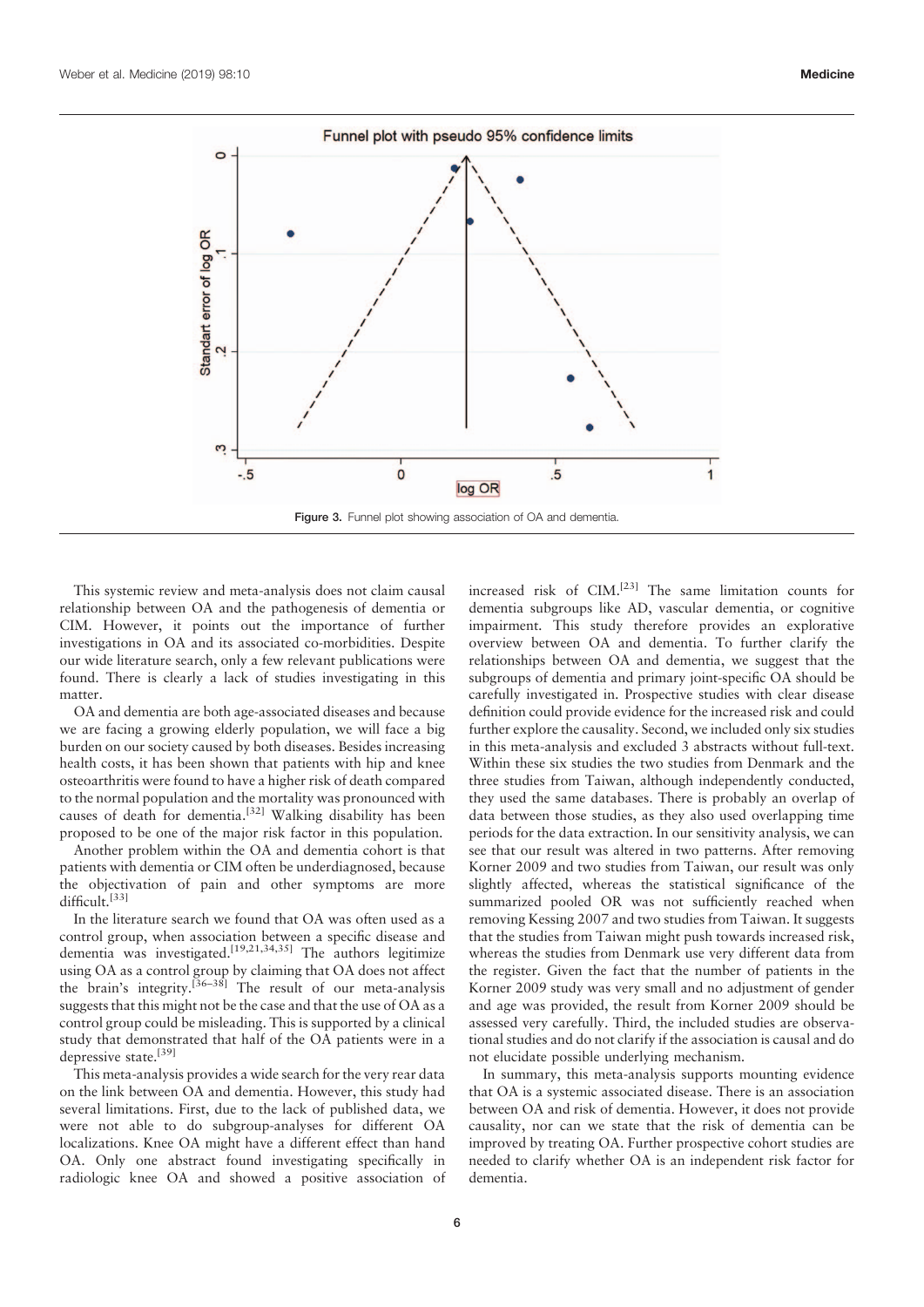

Figure 4. Possible association between osteoarthritis and increased risk for dementia. Frequent age-related comorbidities and physical inactivity in osteoarthritis patients increase risk for Alzheimer's disease, vascular dementia, and cognitive impairment. Local inflammatory mediators can reach the brain through the bloodcirculation and directly lead to accelerated beta-amyloid plaques in Alzheimer's disease. Local inflammatory mediators could accelerate vascular alteration and lead to vascular dementia.

#### Author contributions

AW takes responsibility for the integrity of the work as a whole, from inception to the finished manuscript.

Conception and design: AW, CW, ShM.

Collection and assembly of data: AW, ShM.

- Analysis and interpretation of the data: AW, CW, ShM, FB, JS.
- Drafting and final approval of the manuscript: AW, CW, ShM, FB, JS, YH, YPZ.

Conceptualization: Adrian Weber, Shing hung Mak, Chunyi Wen. Data curation: Adrian Weber, Shing hung Mak, Chunyi Wen. Formal analysis: Adrian Weber, Shing hung Mak, Chunyi Wen. Funding acquisition: Chunyi Wen.

Investigation: Adrian Weber, Shing hung Mak, Chunyi Wen. Methodology: Adrian Weber, Shing hung Mak, Francis

Berenbaum, Jérémie Sellam, Yong-Ping Zheng, Chunyi Wen. Project administration: Adrian Weber, Shing hung Mak, Chunyi Wen.

Resources: Adrian Weber, Shing hung Mak, Chunyi Wen.

Software: Adrian Weber, Shing hung Mak, Chunyi Wen.

Supervision: Adrian Weber, Shing hung Mak, Chunyi Wen. Validation: Adrian Weber, Shing hung Mak, Francis Berenbaum,

Jérémie Sellam, Yong-Ping Zheng, Yifan Han, Chunyi Wen.

Visualization: Adrian Weber, Shing hung Mak, Chunyi Wen. Writing – original draft: Adrian Weber, Shing hung Mak, Francis Berenbaum, Jérémie Sellam, Yong-Ping Zheng, Chunyi Wen.

Writing – review & editing: Adrian Weber, Shing hung Mak, Francis Berenbaum, Jérémie Sellam, Yong-Ping Zheng, Yifan Han, Chunyi Wen.

#### **References**

- [1] Ackerman IN, Bohensky MA, de Steiger R, et al. Substantial rise in the lifetime risk of primary total knee replacement surgery for osteoarthritis from 2003 to 2013: an international, population-level analysis. Osteoarthritis Cartilage 2017;25:455–61.
- [2] Ackerman IN, Zomer E, Gilmartin-Thomas JF, et al. Forecasting the future burden of opioids for osteoarthritis. Osteoarthritis Cartilage 2018;26:350–5.